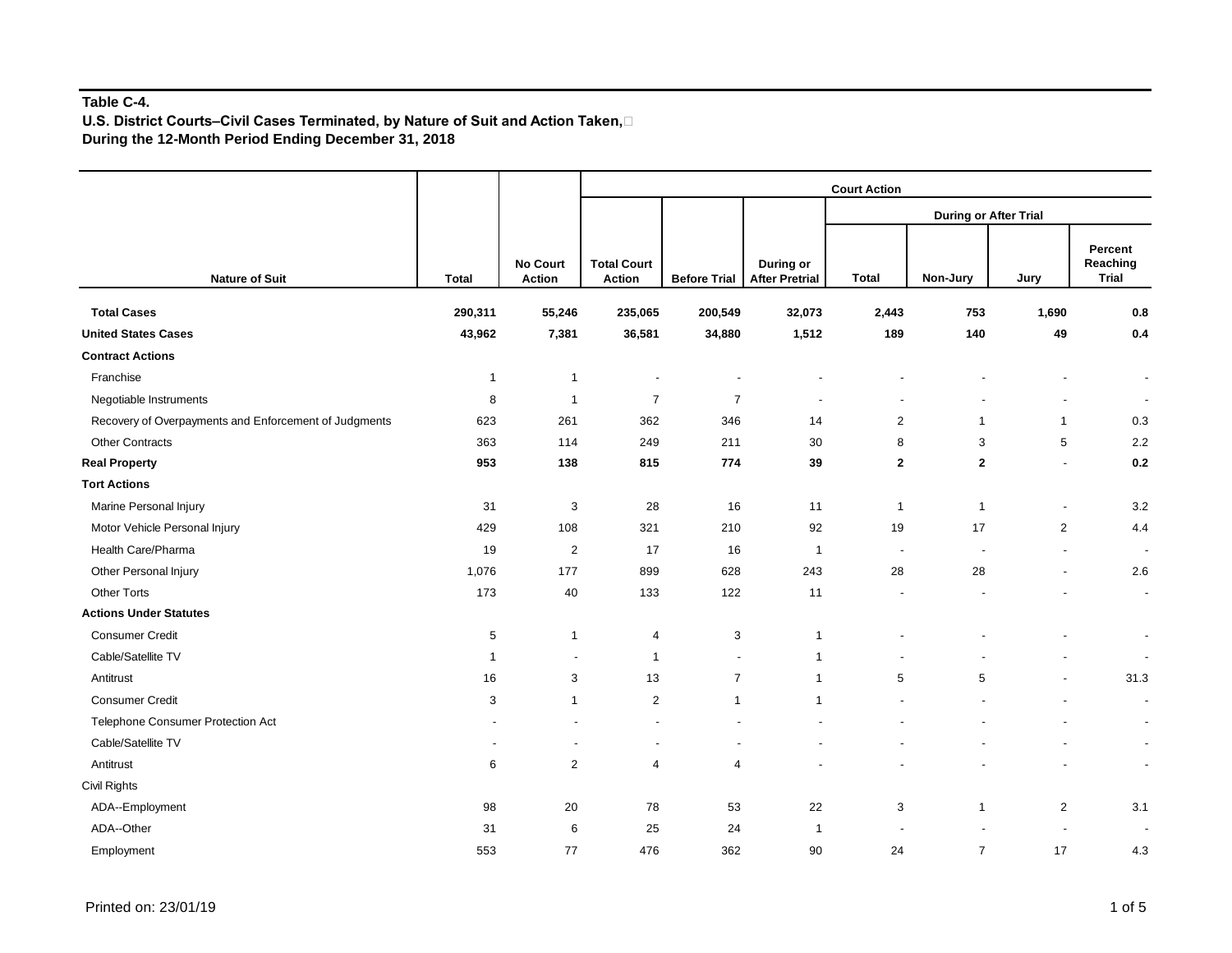| Education                                 | 10             | ÷,                       | 10                       | 9                        | $\mathbf{1}$              |                |                         |                          |                          |
|-------------------------------------------|----------------|--------------------------|--------------------------|--------------------------|---------------------------|----------------|-------------------------|--------------------------|--------------------------|
| Other Civil Rights                        | 805            | 187                      | 618                      | 562                      | 49                        | $\overline{7}$ | $\overline{\mathbf{4}}$ | 3                        | 0.9                      |
| Deportation                               | 10             | $\sqrt{2}$               | 8                        | 8                        |                           |                |                         |                          | $\overline{\phantom{a}}$ |
| <b>Prisoner Petitions</b>                 |                |                          |                          |                          |                           |                |                         |                          |                          |
| Motions to Vacate Sentence                | 7,059          | 1,079                    | 5,980                    | 5,961                    | 17                        | $\overline{2}$ |                         | $\overline{2}$           |                          |
| Habeas Corpus--General                    | 2,397          | 356                      | 2,041                    | 2,037                    | $\ensuremath{\mathsf{3}}$ | $\mathbf{1}$   | $\mathbf{1}$            |                          |                          |
| Habeas Corpus--Death Penalty              | 11             | $\sqrt{5}$               | 6                        | 6                        | $\overline{\phantom{a}}$  | $\blacksquare$ |                         | $\overline{a}$           |                          |
| Mandamus and Other                        | 562            | 182                      | 380                      | 369                      | $\mathbf{1}$              | 10             | 10                      | $\blacksquare$           | 1.8                      |
| Civil Rights                              | 830            | 158                      | 672                      | 645                      | 19                        | 8              | 5                       | 3                        | 1.0                      |
| Prison Condition                          | 419            | 70                       | 349                      | 346                      | $\sim$                    | 3              | $\mathbf{1}$            | $\overline{a}$           | 0.7                      |
| Habeas Corpus--Alien Detainee             | 1,621          | 339                      | 1,282                    | 1,258                    | 24                        |                |                         | $\blacksquare$           | $\overline{\phantom{a}}$ |
| Civil Detainee--Conditions of Confinement | 19             | $\overline{c}$           | 17                       | 15                       | $\boldsymbol{2}$          |                |                         |                          | $\blacksquare$           |
| <b>Liquor Forfeitures</b>                 | $\blacksquare$ | $\overline{\phantom{a}}$ | $\overline{\phantom{a}}$ | $\overline{\phantom{a}}$ | $\overline{\phantom{a}}$  |                |                         |                          | $\blacksquare$           |
| Other Forfeiture and Penalty Suits        | 1,216          | 282                      | 934                      | 875                      | 52                        | $\overline{7}$ | 6                       | $\mathbf{1}$             | 0.6                      |
| Fair Labor Standards Act                  | 162            | 28                       | 134                      | 110                      | 20                        | $\overline{4}$ | 3                       | $\mathbf{1}$             | 2.5                      |
| Family and Medical Leave Act              | 13             | $\overline{c}$           | 11                       | 8                        | 3                         |                |                         |                          | $\blacksquare$           |
| Other Labor Litigation                    | 159            | 31                       | 128                      | 113                      | 15                        |                |                         |                          | $\blacksquare$           |
| <b>Selective Service</b>                  |                |                          |                          |                          |                           |                |                         |                          |                          |
| Social Security Laws                      |                |                          |                          |                          |                           |                |                         |                          |                          |
| Disability Insurance                      | 9,056          | 1,014                    | 8,042                    | 7,891                    | 144                       | $\overline{7}$ | 6                       | $\mathbf{1}$             | 0.1                      |
| Supplemental Security Income              | 8,820          | 991                      | 7,829                    | 7,595                    | 232                       | $\overline{2}$ | $\mathbf{1}$            | $\mathbf{1}$             | $\overline{\phantom{a}}$ |
| Retirement and Services Benefits          | 914            | 99                       | 815                      | 809                      | 6                         |                |                         |                          | $\blacksquare$           |
| Other                                     | 90             | 14                       | 76                       | 70                       | 6                         |                |                         | $\overline{a}$           | $\overline{\phantom{a}}$ |
| <b>Tax Suits</b>                          | 891            | 217                      | 674                      | 542                      | 123                       | 9              | $\overline{7}$          | $\overline{2}$           | 1.0                      |
| Immigration                               |                |                          |                          |                          |                           |                |                         |                          |                          |
| Naturalization Applications               | 344            | 117                      | 227                      | 223                      | 3                         | $\mathbf{1}$   | $\mathbf{1}$            | $\sim$                   | 0.3                      |
| Other Immigration Actions                 | 1,396          | 503                      | 893                      | 854                      | 27                        | 12             | 12                      | $\blacksquare$           | 0.9                      |
| All Other U.S. Actions                    | 2,769          | 748                      | 2,021                    | 1,790                    | 207                       | 24             | 18                      | 6                        | $0.9\,$                  |
| <b>Federal Question</b>                   | 148,462        | 31,391                   | 117,071                  | 97,771                   | 17,793                    | 1,507          | 433                     | 1,074                    | 1.0                      |
| <b>Contract Actions</b>                   |                |                          |                          |                          |                           |                |                         |                          |                          |
| Franchise                                 | 47             | 11                       | 36                       | 30                       | $\sqrt{3}$                | $\mathbf{3}$   | 3                       | $\overline{\phantom{a}}$ | 6.4                      |
| Marine                                    | 634            | 126                      | 508                      | 405                      | 87                        | 16             | 16                      | $\blacksquare$           | 2.5                      |
| <b>Miller Act</b>                         | 207            | 68                       | 139                      | 100                      | 37                        | $\overline{2}$ | 2                       | $\overline{\phantom{a}}$ | 1.0                      |
| Recovery of Defaulted Student Loans       | 57             | 29                       | 28                       | 28                       | $\overline{\phantom{a}}$  | $\blacksquare$ |                         | $\blacksquare$           |                          |
| <b>Other Contracts</b>                    | 3,015          | 736                      | 2,279                    | 1,837                    | 405                       | 37             | 21                      | 16                       | $1.2$                    |
| <b>Real Property</b>                      | 2,508          | 397                      | 2,111                    | 2,002                    | 102                       | $\overline{7}$ | 5                       | $\mathbf{2}$             | 0.3                      |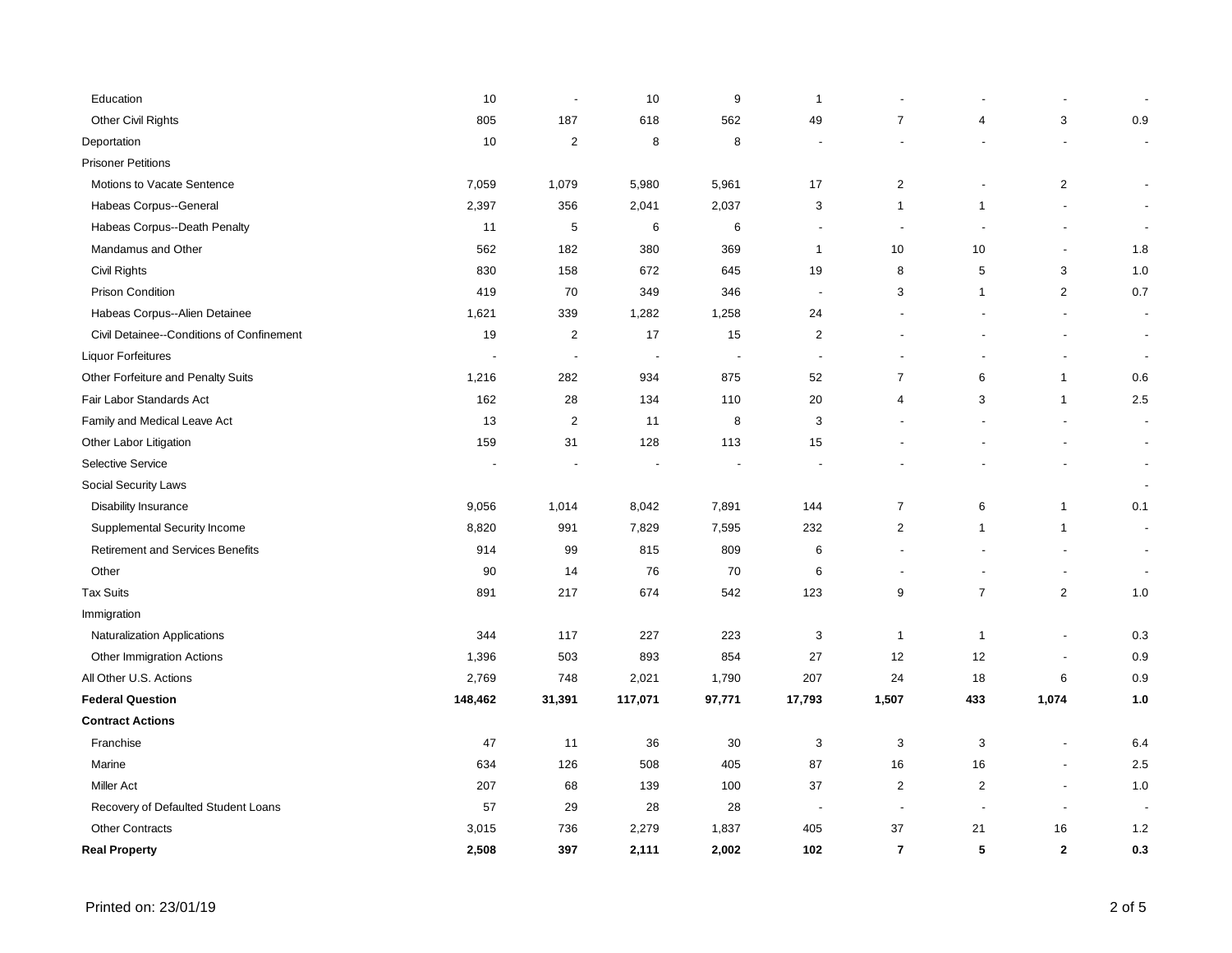| <b>Tort Actions</b>                        |                          |                          |        |                          |                          |                          |                          |                          |     |
|--------------------------------------------|--------------------------|--------------------------|--------|--------------------------|--------------------------|--------------------------|--------------------------|--------------------------|-----|
| <b>Employers Liability Act</b>             | 301                      | 46                       | 255    | 114                      | 128                      | 13                       | $\blacksquare$           | 13                       | 4.3 |
| Marine Personal Injury                     | 1,306                    | 158                      | 1,148  | 931                      | 198                      | 19                       | 14                       | 5                        | 1.5 |
| <b>Medical Malpractice</b>                 | 220                      | 37                       | 183    | 154                      | 27                       | $\overline{2}$           | 2                        | $\overline{a}$           | 0.9 |
| Health Care/Pharma                         | 389                      | 215                      | 174    | 97                       | 76                       | $\mathbf{1}$             | $\blacksquare$           | $\mathbf{1}$             | 0.3 |
| Other Personal Injury                      | 2,437                    | 594                      | 1,843  | 1,459                    | 354                      | 30                       | $\overline{7}$           | 23                       | 1.2 |
| <b>Other Torts</b>                         | 1,079                    | 237                      | 842    | 736                      | 91                       | 15                       | $\overline{7}$           | 8                        | 1.4 |
| <b>Actions Under Statutes</b>              |                          |                          |        |                          |                          |                          |                          |                          |     |
| <b>Consumer Credit</b>                     | 10,490                   | 3,122                    | 7,368  | 5,508                    | 1,849                    | 11                       | $\overline{\phantom{a}}$ | 11                       | 0.1 |
| Telephone Consumer Protection Act          | $\overline{\phantom{a}}$ | $\overline{\phantom{a}}$ |        | $\overline{\phantom{a}}$ | $\overline{\phantom{a}}$ | $\overline{\phantom{a}}$ | $\overline{\phantom{a}}$ | $\overline{\phantom{a}}$ |     |
| Cable/Satellite TV                         | 563                      | 131                      | 432    | 370                      | 60                       | $\sqrt{2}$               | $\mathbf{1}$             | $\mathbf{1}$             | 0.4 |
| <b>Bankruptcy Suits</b>                    | 2,212                    | 363                      | 1,849  | 1,777                    | 62                       | 10                       | 3                        | $\overline{7}$           | 0.5 |
| Antitrust                                  | 536                      | 107                      | 429    | 326                      | 78                       | 25                       | $\overline{2}$           | 23                       | 4.7 |
| Civil Rights                               |                          |                          |        |                          |                          |                          |                          |                          |     |
| ADA--Employment                            | 2,264                    | 364                      | 1,900  | 1,160                    | 703                      | 37                       | 3                        | 34                       | 1.6 |
| ADA--Other                                 | 9,337                    | 3,083                    | 6,254  | 5,385                    | 859                      | 10                       | $\overline{4}$           | 6                        | 0.1 |
| Employment                                 | 9,923                    | 1,505                    | 8,418  | 5,438                    | 2,775                    | 205                      | 26                       | 179                      | 2.1 |
| Education                                  | 612                      | 90                       | 522    | 390                      | 126                      | 6                        | 2                        | $\overline{4}$           | 1.0 |
| <b>Other Civil Rights</b>                  | 14,622                   | 2,264                    | 12,358 | 9,504                    | 2,505                    | 349                      | 53                       | 296                      | 2.4 |
| <b>Prisoner Petitions</b>                  |                          |                          |        |                          |                          |                          |                          |                          |     |
| Habeas Corpus--General                     | 14,795                   | 2,203                    | 12,592 | 12,522                   | 62                       | 8                        | 3                        | 5                        | 0.1 |
| Habeas Corpus--Death Penalty               | 161                      | $20\,$                   | 141    | 137                      | 3                        | $\mathbf{1}$             | $\mathbf{1}$             | $\overline{a}$           | 0.6 |
| Mandamus and Other                         | 610                      | 88                       | 522    | 520                      | $\overline{1}$           | $\overline{1}$           | $\mathbf{1}$             | $\overline{\phantom{a}}$ | 0.2 |
| Civil Rights                               | 17,945                   | 2,801                    | 15,144 | 14,429                   | 542                      | 173                      | 22                       | 151                      | 1.0 |
| <b>Prison Condition</b>                    | 8,843                    | 1,159                    | 7,684  | 7,306                    | 268                      | 110                      | 33                       | 77                       | 1.2 |
| Civil Detainee--Conditions of Confinement  | 236                      | 43                       | 193    | 188                      | 4                        | $\overline{1}$           | $\mathbf{1}$             | $\overline{\phantom{a}}$ | 0.4 |
| Fair Labor Standards Act                   | 7,487                    | 1,347                    | 6,140  | 4,277                    | 1,763                    | 100                      | 51                       | 49                       | 1.3 |
| Family and Medical Leave Act               | 1,247                    | 202                      | 1,045  | 625                      | 402                      | 18                       | 2                        | 16                       | 1.4 |
| Labor Management Relations Act             | 597                      | 155                      | 442    | 345                      | 97                       | $\overline{\phantom{a}}$ | $\blacksquare$           | $\overline{\phantom{a}}$ |     |
| Other Labor Litigation                     | 7,350                    | 1,867                    | 5,483  | 4,146                    | 1,288                    | 49                       | 31                       | 18                       | 0.7 |
| Copyright                                  | 5,066                    | 2,080                    | 2,986  | 2,520                    | 435                      | 31                       | 8                        | 23                       | 0.6 |
| Patent                                     | 3,587                    | 1,136                    | 2,451  | 1,849                    | 514                      | 88                       | 37                       | 51                       | 2.5 |
| Patent--Abbreviated New Drug Application   | 194                      | 59                       | 135    | 97                       | 38                       | $\overline{\phantom{a}}$ | $\overline{\phantom{a}}$ | $\overline{\phantom{a}}$ |     |
| Trademark                                  | 2,979                    | 826                      | 2,153  | 1,690                    | 418                      | 45                       | 24                       | 21                       | 1.5 |
| <b>Constitutionality of State Statutes</b> | 1,006                    | 143                      | 863    | 783                      | 72                       | 8                        | $\overline{7}$           | $\mathbf{1}$             | 0.8 |
| <b>All Other Federal Question</b>          | 13,600                   | 3,579                    | 10,021 | 8,586                    | 1,361                    | 74                       | 41                       | 33                       | 0.5 |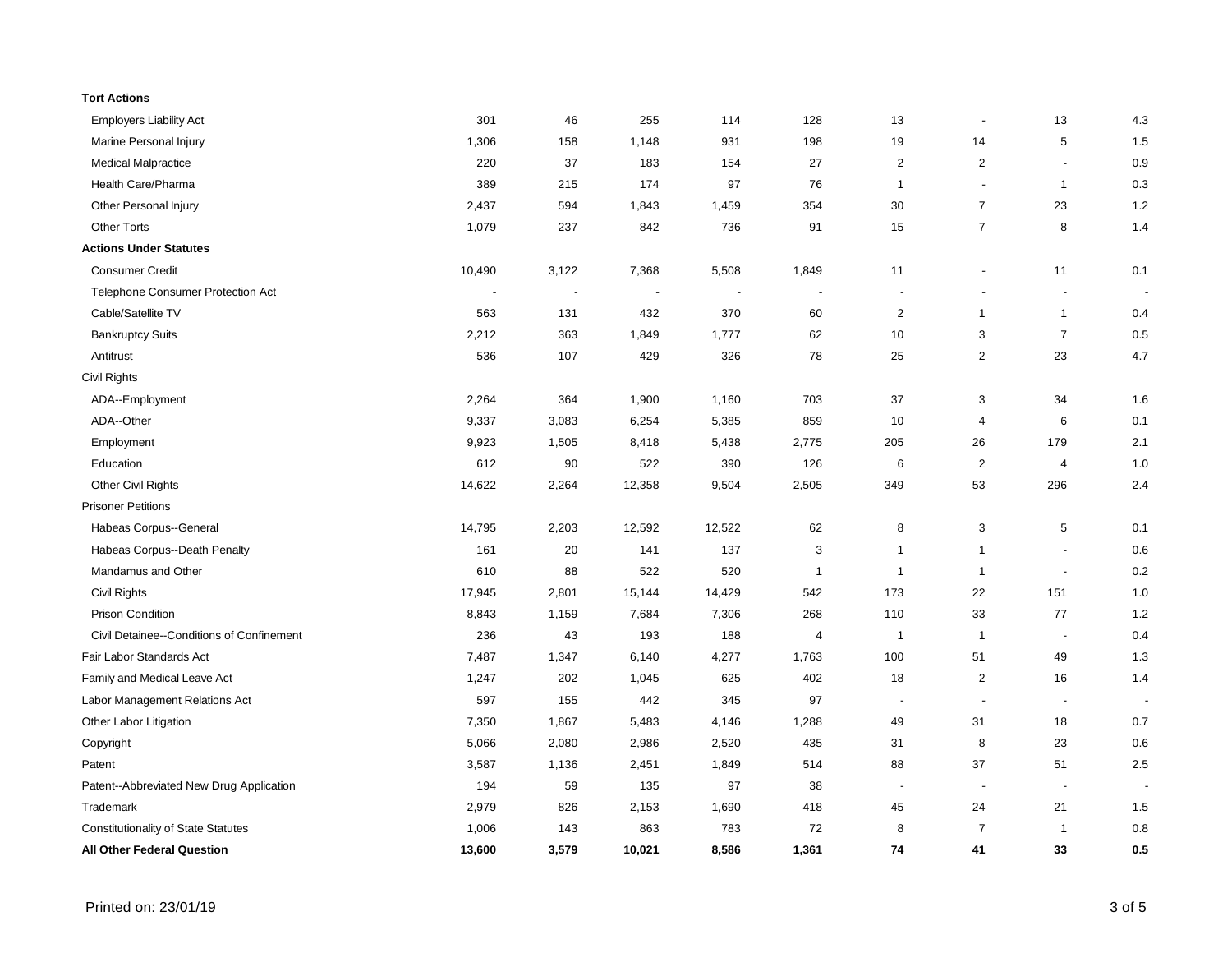| <b>Diversity of Citizenship</b>   | 97,881                   | 16,472                   | 81,409                   | 67,898                   | 12,766                   | 745              | 178                      | 567                      | 0.8                      |
|-----------------------------------|--------------------------|--------------------------|--------------------------|--------------------------|--------------------------|------------------|--------------------------|--------------------------|--------------------------|
| <b>Contract Actions</b>           |                          |                          |                          |                          |                          |                  |                          |                          |                          |
| Franchise                         | 242                      | 45                       | 197                      | 155                      | 42                       | $\blacksquare$   | $\overline{\phantom{a}}$ | $\overline{\phantom{a}}$ | $\overline{\phantom{a}}$ |
| Insurance                         | 8,232                    | 1,869                    | 6,363                    | 4,729                    | 1,546                    | 88               | 21                       | 67                       | 1.1                      |
| Negotiable Instruments            | 399                      | 87                       | 312                      | 255                      | 48                       | 9                | $\sqrt{5}$               | 4                        | 2.3                      |
| <b>Other Contracts</b>            | 10,601                   | 2,410                    | 8,191                    | 6,013                    | 1,943                    | 235              | 102                      | 133                      | $2.2\,$                  |
| <b>Real Property</b>              | 3,459                    | 885                      | 2,574                    | 2,158                    | 389                      | 27               | 14                       | 13                       | $0.8\,$                  |
| <b>Tort Actions</b>               |                          |                          |                          |                          |                          |                  |                          |                          |                          |
| Marine Personal Injury            | 354                      | 81                       | 273                      | 231                      | 34                       | 8                | $\overline{2}$           | $\,6\,$                  | 2.3                      |
| Motor Vehicle Personal Injury     | 4,118                    | 784                      | 3,334                    | 2,030                    | 1,228                    | 76               | 4                        | 72                       | 1.8                      |
| Health Care/Pharma                | 12,112                   | 2,481                    | 9,631                    | 6,171                    | 3,445                    | 15               |                          | 15                       | 0.1                      |
| Other Personal Injury             | 51,917                   | 6,175                    | 45,742                   | 42,545                   | 3,008                    | 189              | 9                        | 180                      | 0.4                      |
| <b>Other Torts</b>                | 2,767                    | 711                      | 2,056                    | 1,516                    | 486                      | 54               | 14                       | 40                       | $2.0\,$                  |
| <b>Actions Under Statutes</b>     |                          |                          |                          |                          |                          |                  |                          |                          |                          |
| <b>Consumer Credit</b>            | 175                      | 48                       | 127                      | 107                      | 19                       | $\mathbf{1}$     |                          | $\mathbf{1}$             | 0.6                      |
| Telephone Consumer Protection Act | $\overline{\phantom{a}}$ | $\overline{\phantom{a}}$ | $\overline{\phantom{a}}$ | $\overline{\phantom{a}}$ | $\overline{\phantom{a}}$ |                  |                          |                          | $\overline{\phantom{a}}$ |
| Cable/Satellite TV                | 10                       | $\overline{2}$           | 8                        | 8                        |                          |                  |                          |                          | $\blacksquare$           |
| Civil Rights                      |                          |                          |                          |                          |                          |                  |                          |                          |                          |
| ADA--Employment                   | 73                       | 23                       | 50                       | 34                       | 13                       | 3                | $\overline{1}$           | $\mathbf 2$              | 4.1                      |
| ADA--Other                        | 53                       | 20                       | 33                       | 31                       | $\overline{c}$           | $\sim$           |                          | $\blacksquare$           | $\overline{\phantom{a}}$ |
| Employment                        | 1,821                    | 476                      | 1,345                    | 954                      | 365                      | 26               | $\overline{2}$           | 24                       | 1.4                      |
| Education                         | 19                       | $\mathbf{3}$             | 16                       | 9                        | $\overline{7}$           | $\blacksquare$   |                          | $\overline{\phantom{a}}$ | $\overline{\phantom{a}}$ |
| Other Civil Rights                | 377                      | 76                       | 301                      | 249                      | 47                       | 5                |                          | $\,$ 5 $\,$              | 1.3                      |
| Prison Condition                  | $\overline{\phantom{a}}$ | $\overline{\phantom{a}}$ | $\blacksquare$           | $\overline{\phantom{a}}$ | $\overline{\phantom{a}}$ |                  |                          | $\blacksquare$           |                          |
| All Other Diversity               | 1,152                    | 296                      | 856                      | 703                      | 144                      | $\boldsymbol{9}$ | 4                        | $\,$ 5 $\,$              | 0.8                      |
| <b>Local Jurisdiction</b>         | 6                        | $\boldsymbol{2}$         | 4                        |                          | $\mathbf{2}$             | $\mathbf{2}$     | $\mathbf{2}$             | $\overline{\phantom{a}}$ | 33.3                     |
| <b>Contract Actions</b>           |                          |                          |                          |                          |                          |                  |                          |                          | $\blacksquare$           |
| <b>Real Property</b>              |                          |                          |                          |                          |                          |                  |                          |                          | $\overline{\phantom{a}}$ |
| <b>Tort Actions</b>               |                          |                          |                          |                          |                          |                  |                          |                          |                          |
| Motor Vehicle Personal Injury     |                          |                          |                          |                          |                          |                  |                          |                          | $\overline{\phantom{a}}$ |
| Other Personal Injury             | 1                        | $\mathbf{1}$             |                          |                          |                          |                  |                          |                          | $\overline{\phantom{a}}$ |
| <b>Other Torts</b>                |                          |                          |                          |                          |                          |                  |                          |                          | $\overline{\phantom{a}}$ |
| <b>Prisoner Petitions</b>         |                          |                          |                          |                          |                          |                  |                          |                          | $\overline{\phantom{a}}$ |
| Habeas Corpus--General            |                          |                          |                          |                          |                          |                  |                          |                          |                          |
| Habeas Corpus--Death Penalty      |                          |                          |                          |                          |                          |                  |                          |                          | $\blacksquare$           |
| Mandamus and Other                |                          |                          |                          |                          |                          |                  |                          |                          |                          |